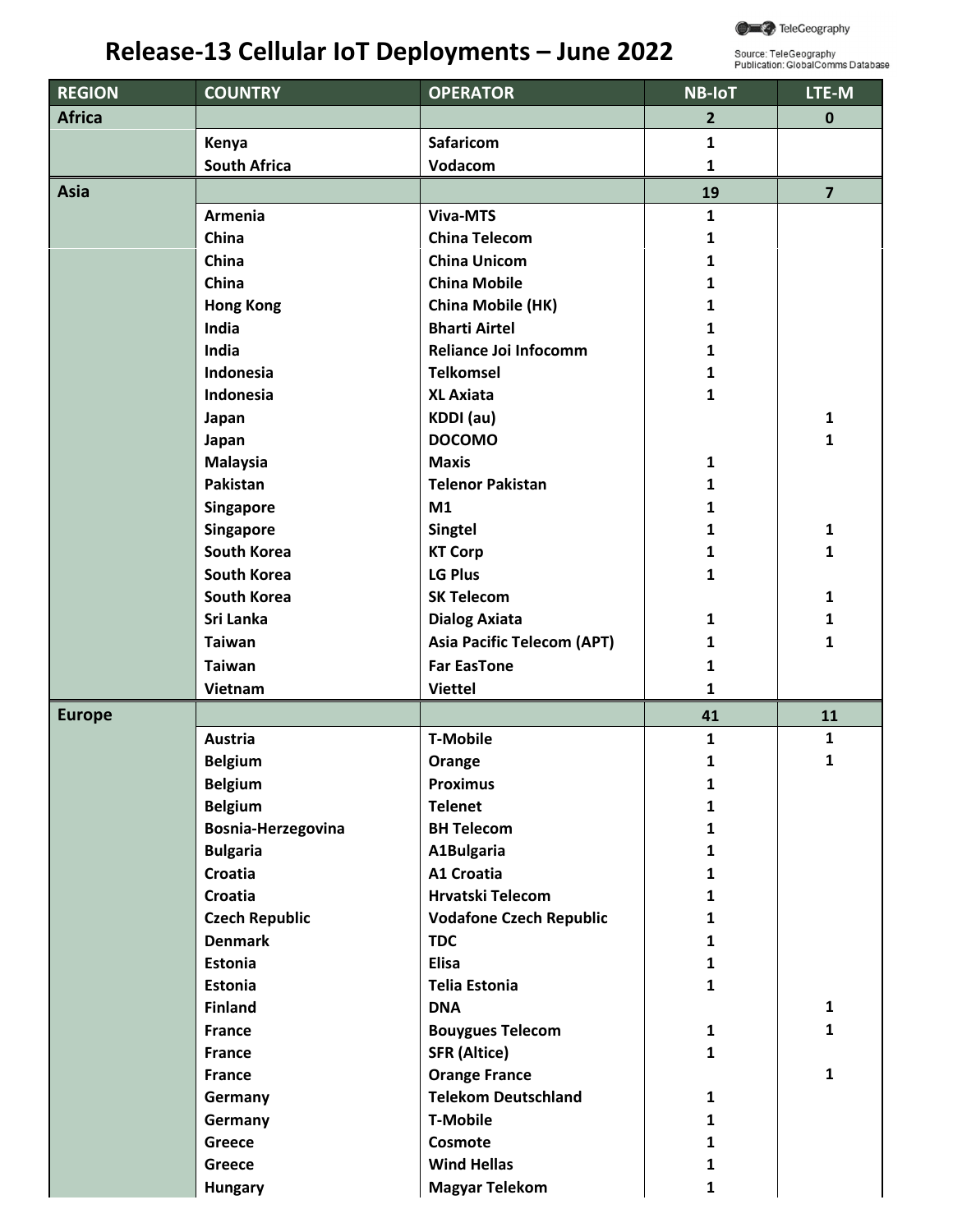|                      | <b>Ireland</b>              | <b>Vodafone Ireland</b>            | 1                       |                         |
|----------------------|-----------------------------|------------------------------------|-------------------------|-------------------------|
|                      | Italy                       | <b>Telecom Italia (TIM)</b>        | 1                       |                         |
|                      | Italy                       | <b>Vodafone Italy</b>              | $\mathbf{1}$            |                         |
|                      | <b>Kazakhstan</b>           | <b>KaR-Tel (Beeline)</b>           | $\mathbf{1}$            |                         |
|                      |                             | <b>Latvijas Moblilais Telefons</b> |                         |                         |
|                      | Latvia                      | (LMT)                              |                         | 1                       |
|                      | Lithuania                   | Telia Lithuania                    | $\mathbf{1}$            |                         |
|                      | <b>Netherlands</b>          | <b>KPN</b>                         |                         | 1                       |
|                      | <b>Netherlands</b>          | <b>T-Mobile</b>                    | $\mathbf{1}$            |                         |
|                      | <b>Netherlands</b>          | Vodafone/Ziggo                     | $\mathbf{1}$            |                         |
|                      | <b>Norway</b>               | <b>Telenor Norway</b>              |                         | $\mathbf{1}$            |
|                      | <b>Norway</b>               | <b>Telia Norge</b>                 | $\mathbf{1}$            |                         |
|                      | Poland                      | Polkomtel                          | 1                       |                         |
|                      | Poland                      | <b>T-Mobile Poland</b>             | 1                       |                         |
|                      | Portugal                    | <b>Nos</b>                         | 1                       |                         |
|                      | <b>Russia</b>               | <b>Beeline (Russia)</b>            | 1                       |                         |
|                      | <b>Russia</b>               | <b>MegaFon</b>                     | 1                       |                         |
|                      | <b>Russia</b>               | <b>Movile TeleSystems (MTS)</b>    | 1                       |                         |
|                      | <b>Russia</b>               | Tele2Russia                        | 1                       |                         |
|                      | Slovakia                    | <b>Slovak Telecom</b>              | 1                       |                         |
|                      | Slovenia                    | A1 Slovenia                        | 1                       |                         |
|                      | <b>Spain</b>                | <b>Orange Espana</b>               |                         | 1                       |
|                      | Spain                       | <b>Vodafone Spain</b>              | $\mathbf{1}$            |                         |
|                      | Sweden                      | <b>Tele2 Swedeb</b>                |                         | 1                       |
|                      | Sweden                      | <b>Telia Sweden</b>                | 1                       |                         |
|                      | <b>Ukraine</b>              | <b>Lifecell</b>                    | $\mathbf{1}$            |                         |
|                      | <b>Ukraine</b>              | <b>Vodafone Ukraine</b>            | 1                       |                         |
|                      | <b>United Kingdom</b>       | 02                                 |                         | $\mathbf{1}$            |
|                      | <b>United Kingdom</b>       | <b>Vodafone UK</b>                 | 1                       |                         |
| <b>Latin America</b> |                             |                                    | $\overline{2}$          | 3                       |
|                      | Argentina                   | <b>Movistar (Argentina)</b>        | $\mathbf{1}$            | $\mathbf{1}$            |
|                      | <b>Brazil</b>               | <b>Vivo</b>                        | 1                       | 1                       |
|                      | <b>Mexico</b>               | <b>AT&amp;T Mexico</b>             |                         | $\mathbf{1}$            |
| <b>Middle East</b>   |                             |                                    | $\overline{7}$          | $\mathbf{1}$            |
|                      | Qatar                       | Ooredoo Qatar                      | $\mathbf{1}$            |                         |
|                      | Qatar                       | <b>Vodafone Qatar</b>              | 1                       |                         |
|                      | Saudi Arabia                | <b>Mobily</b>                      | 1                       |                         |
|                      | <b>Turkey</b>               | <b>Turkcell</b>                    | 1                       |                         |
|                      | <b>Turkey</b>               | <b>Vodafone Turkey</b>             | 1                       |                         |
|                      | <b>United Arab Emirates</b> | Du                                 | 1                       |                         |
|                      | <b>United Arab Emirates</b> | <b>Etisalat</b>                    | $\mathbf{1}$            | $\mathbf{1}$            |
| <b>Oceana</b>        |                             |                                    | $\overline{\mathbf{3}}$ | $\overline{\mathbf{3}}$ |
|                      | <b>Australia</b>            | <b>Telstra</b>                     | $\mathbf{1}$            | $\mathbf{1}$            |
|                      | <b>Australia</b>            | <b>Vodafone Australia</b>          | 1                       |                         |
|                      | <b>New Zealand</b>          | <b>Spark</b>                       |                         | $\mathbf{1}$            |
|                      | <b>New Zealand</b>          | <b>Vodafone New Zealand</b>        | 1                       | $\mathbf{1}$            |
| U.S. & Canada        |                             |                                    | $\overline{\mathbf{3}}$ | 5                       |
|                      | Canada                      | <b>Bell Canada</b>                 |                         | $\mathbf{1}$            |
|                      | Canada                      | <b>Telus</b>                       |                         | $\mathbf{1}$            |